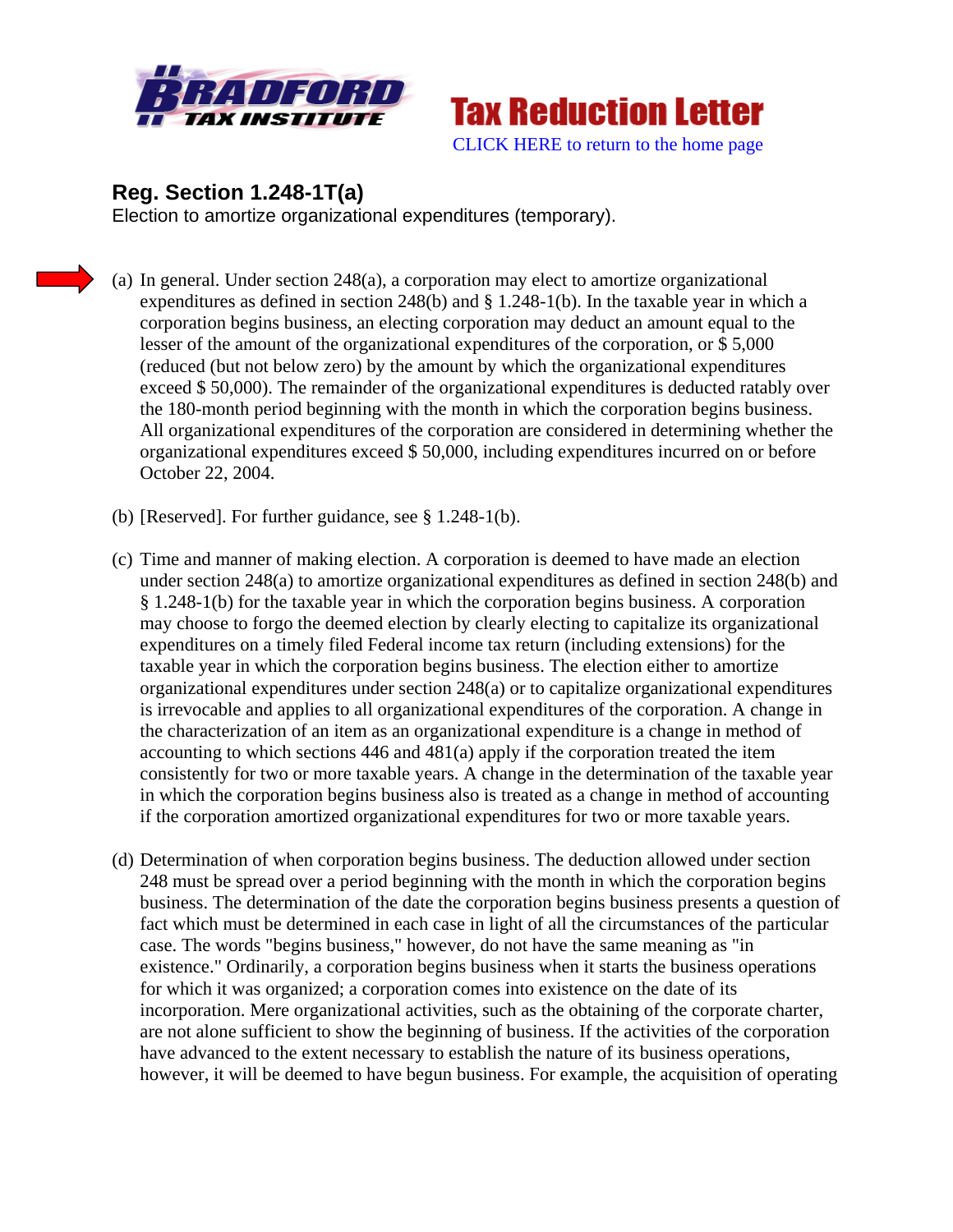assets which are necessary to the type of business contemplated may constitute the beginning of business.

(e) Examples. The following examples illustrate the application of this section:

Example 1. Expenditures of \$5,000 or less. Corporation X, a calendar year taxpayer, incurs \$ 3,000 of organizational expenditures after October 22, 2004, and begins business on July 1, 2009. Under paragraph (c) of this section, Corporation X is deemed to have elected to deduct organizational expenditures under section 248(a) in 2009. Therefore, Corporation X may deduct the entire amount of the organizational expenditures in 2009, the taxable year in which Corporation X begins business.

Example 2. Expenditures of more than \$ 5,000 but less than or equal to \$ 50,000. The facts are the same as in Example 1 except that Corporation X incurs organizational expenditures of \$ 41,000. Under paragraph (c) of this section, Corporation X is deemed to have elected to deduct organizational expenditures under section 248(a) in 2009. Therefore, Corporation X may deduct \$ 5,000 and the portion of the remaining \$ 36,000 that is allocable to July through December of 2009 (\$ 36,000/180 x  $6 = $ 1,200$ ) in 2009, the taxable year in which Corporation X begins business.

Example 3. Subsequent change in the characterization of an item. The facts are the same as in Example 2 except that Corporation X determines in 2011 that Corporation X incurred \$ 10,000 for an additional organizational expenditure erroneously deducted in 2009 under section 162 as a business expense. Under paragraph (c) of this section, Corporation X is deemed to have elected to amortize organizational expenditures under section 248(a) in 2009, including the additional \$ 10,000 of organizational expenditures. Corporation X is using an impermissible method of accounting for the additional \$ 10,000 of organizational expenditures and must change its method under § 1.446-1(e) and the applicable general administrative procedures in effect in 2011.

Example 4. Subsequent redetermination of year in which business begins. The facts are the same as in Example 2 except that, in 2010, Corporation X deducted the organizational expenditures allocable to January through December of 2010 (\$  $36,000/180 \times 12 = $ 2,400$ ). In addition, in 2011 it is determined that Corporation X actually began business in 2010. Under paragraph (c) of this section, Corporation X is deemed to have elected to deduct organizational expenditures under section 248(a) in 2010. Corporation X impermissibly deducted organizational expenditures in 2009, and incorrectly determined the amount of organizational expenditures deducted in 2010. Therefore, Corporation X is using an impermissible method of accounting for the organizational expenditures and must change its method under § 1.446-1(e) and the applicable general administrative procedures in effect in 2011.

Example 5. Expenditures of more than \$ 50,000 but less than or equal to \$ 55,000. The facts are the same as in Example 1 except that Corporation X incurs organizational expenditures of \$ 54,500. Under paragraph (c) of this section, Corporation X is deemed to have elected to deduct organizational expenditures under section 248(a) in 2009. Therefore, Corporation X may deduct \$ 500 (\$ 5,000-4,500) and the portion of the remaining \$ 54,000 that is allocable to July through December of 2009 (\$54,000/180 x  $6 = $1,800$ ) in 2009, the taxable year in which Corporation X begins business.